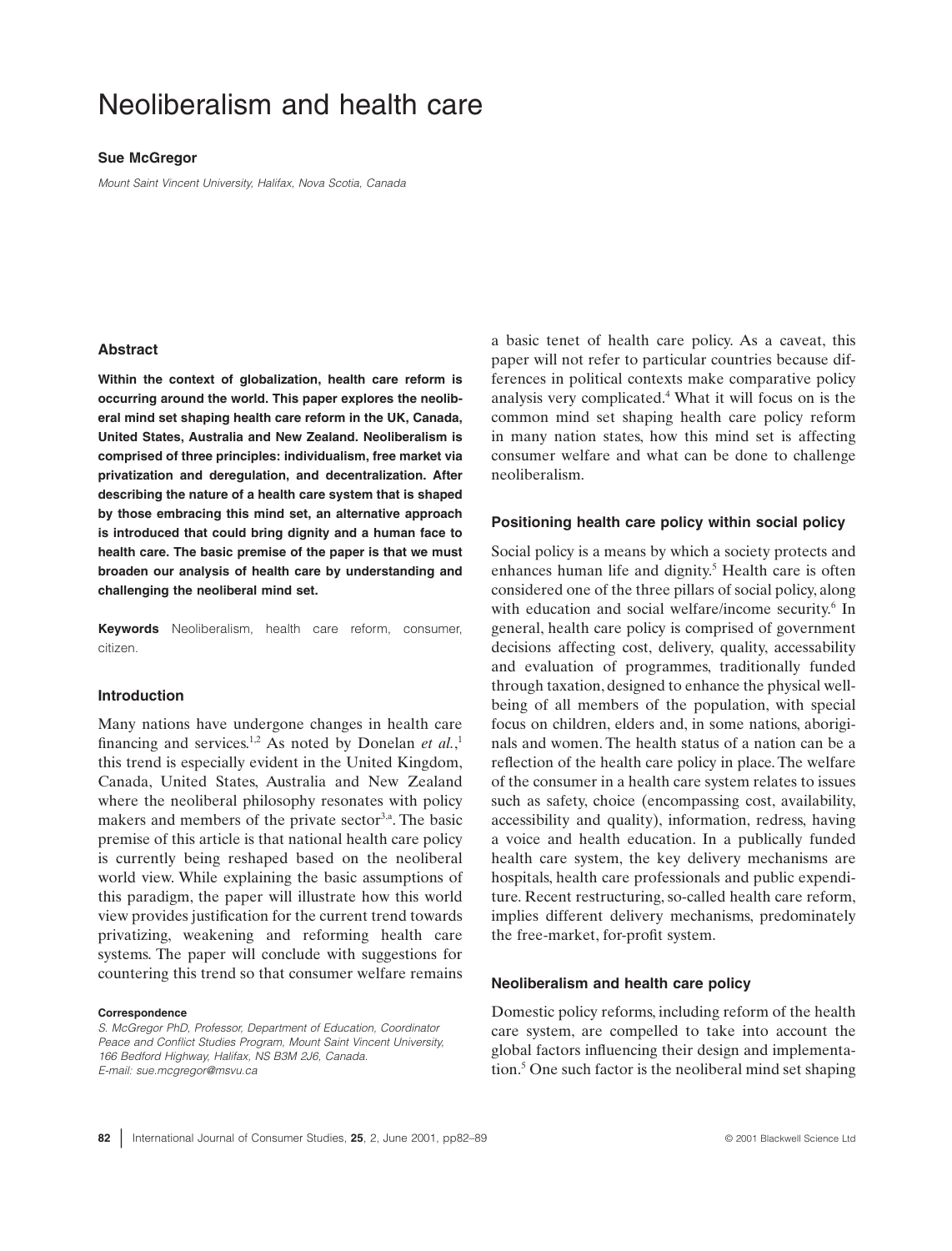globalization in the 21st century.<sup>7</sup> This powerful ideology has gained the upper hand, persuading officials, parliamentarians and congress that states are inefficient and private markets are more cost-effective and consumer-friendly. The result is cuts to social spending, including health care.<sup>8</sup> Labonte<sup>9</sup> clarifies this: because the neoliberalism orthodoxy supports unregulated markets and a minimal welfare state, government is seen to be limited in its efforts to intervene to temper the effects of market forces on health and social welfare. This lack of government presence does not bode well for consumer welfare.

The neoliberal agenda of health care reform includes cost cutting for efficiency, decentralizing to the local or regional levels rather than the national levels and setting health care up as a private good for sale rather than a public good paid for with tax dollars.<sup>10</sup> Language and metaphors reflecting this philosophy prevail in all public, private and civil dialogue, especially in health care policy: spending cuts, dismantling, de-indexing, deficit cutting, haves and have-nots, competitiveness, downsizing, declining welfare state, inefficiencies, inevitability, closures, chopping services, de-insured, user-pay fees, two-tier health care, for-profit health care, escalating costs, free markets, erosion of health care, being forced to make difficult policy choices, unfortunate necessities and justifiable sacrifices. Indeed, neoliberal rhetoric has a plausible ring to the uninformed, $^{11}$ so this paper intends to inform readers who may then contribute to the transformation of health care policy for mutual, public interest, not just private interest.

# **Three principles of Neoliberalism**

It is important that the term neoliberalism be defined and that the assumptions behind this mind set be explained. Neoliberalism is comprised of two notions – 'neo' meaning new and 'liberal' meaning free from government intervention. Liberalism stems from the work

of Adam Smith who, in the mid 1770s, advocated for a minimal role of government in economic matters so that trade could flourish. The mind set of liberal economics held sway for almost 200 years and was temporarily replaced in the 1930s by Keynesian economics, which saw a place for government intervention. In the 1970s, liberalism, or the cry for deregulation, privatization and deletion of government intervention in the market economy, resurfaced with a vengeance; hence, the name renewed liberalism or neoliberalism.12

The globalization of the neoliberalism ideology is pervasive and all encompassing. 'The theoretical assumption of neoliberalism is that the free functioning of the market forces leads to a better utilization and allocation of resources, guarantees a better satisfaction of the requirements of consumption and bigger balance of the foreign trade, and altogether produces higher economic growth and therefore development<sup> $\frac{7}{7}$ </sup> (p. 1). Anyone embracing neoliberalism takes sides with the principles of the market economy. The minimalist role of the State is to make sure the rules of the market economy are followed and to make sure the market can function efficiently. There is no concern, whatsoever, for the connections and dependencies between social equity, participative democracy, sustainability *and* economic growth. The latter takes precedence. The following discussion will elaborate further on the three central points of neoliberalism: individualism, privatization and decentralization (see Fig. 1). Please note that advocates of neoliberalism from the Right have gained competence in borrowing words from the Left in order to make their points. What is paramount to this discussion are the *assumptions* shaping the ideas proffered by neoliberalists, regardless of their wordsmithing.

# **Individualism**

One basic assumption of neoliberalism is that human beings will always try to favour themselves. As they do this, they need have no concern for others or the environment. This absence of concern can exist because each person is assumed to act independently of others and is assumed to be restricted only by his/her natural surroundings and NOT by any other human being.<sup>13</sup> The individualistic tenet of neoliberalism leads to nominal concern for the impact of current decisions and patterns

a For clarification, Continental Europe, Japan and the majority of emerging Asian nations adhere to 'coordinated market capitalism' rather than 'neoliberalism capitalism'. The former is a market in which institutions exist to coordinate many of the most important economic decisions and functions (e.g. wage setting, bargaining, business/labour management of social programmes), while the latter, neoliberalism, involves the state using its powers to keep markets as free as possible of intervention.29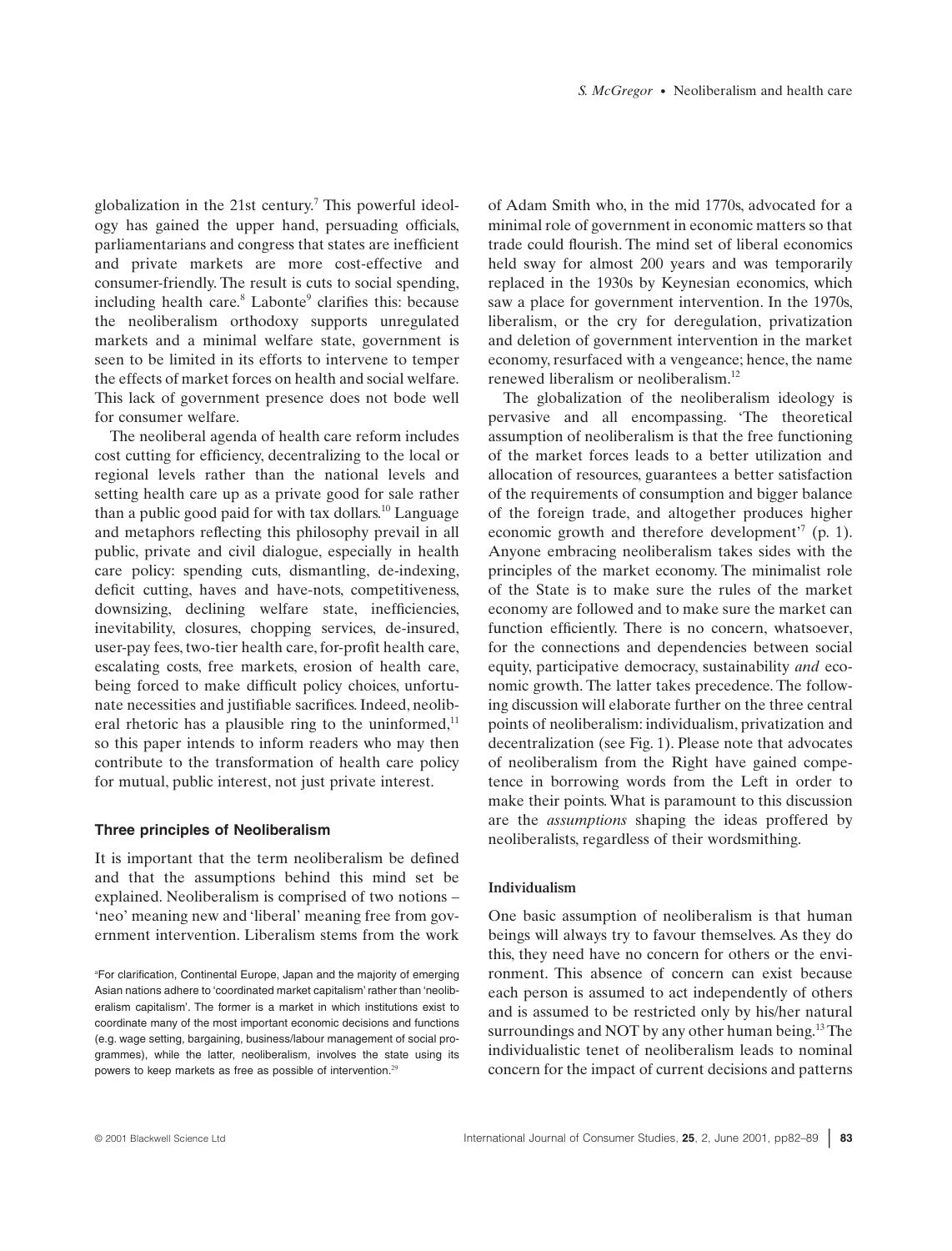#### **1. Individualism**

- human beings will always try to favour themselves and, as they do this, they need have no concern for others or the environment. This absence of concern can exist because each person is *assumed* to act absolutely independently of others and is *assumed* to be restricted only by his/her natural surroundings and NOT by any other human being. There is no concern for the impact of current decisions and patterns of behaviour on others elsewhere, not yet born or the ecosystem
- neoliberalists replace the concepts of the public good and the community with individual responsibility. Advocates of neoliberalism believe in pressuring the poorest people in a society to find their own solutions to their lack of health care, education and social security by themselves (remember assumption of individuality)
- emphasis on individual success measured through endless work and ostentatious consumption
- emphasis on narrow self-interest rather than mutual interest
- as it focuses on the individual, neoliberalists believe that ethics, morality and social ideals are the responsibility of each individual person, not the state and certainly not private enterprise
- assumed that any policy made by someone embracing the neoliberalist ideology will benefit everyone equally, so neoliberalists do not have to consider any social consequences of their actions

#### **2. Free market via privatization and deregulation**

- favours deregulation and privatization of all public and state-owned enterprises (often comprising schools, universities, health care, radio and television, public infrastructures such as roads, public transportation such as airlines and trains) to create a free market
- anything that reduces government regulation that could diminish profits *is justified* under neoliberalism, including eliminating policies that protect the environment, human rights or labour rights
- any transfer of monies by the state from one social group to the other (even health care) is seen to hurt the rules of the market which say that only those who are part of the transaction should benefit from the transaction. Consequently, social policies are totally meaningless for neoliberalists as they are seen as a type of discrimination for those who do not get to benefit from them yet have to pay for them. Social policy that targets certain groups in society (e.g. welfare, children, aged) is seen as preferential because not all are seen to benefit from the government intervention
- neoliberal system strives for homogenization of the entire social world, thus creating its version of social justice with the real fallout being no protection from poverty, food insecurity, inequities, conflict or injustices
- **3. Decentralization**
	- the neoliberal system advocates transferring central state power, responsibilities and accountability to provincial, individual state, municipal or regional governments. The result is more and smaller less accountable, less visible and less accessible health care centres or other public services. The service is still offered by government but not the national government. Unfortunately, these services are often off-loaded onto smaller governments who do not have the ability or the money to offer the same level of health care service
	- in economic terms, decentralization is supposed to enhance accountability, policy innovation in separate contexts and administrative efficiency (less redundancy and overlap)
	- decentralization is supposed to lead to faster response rates and more adequate responses to citizen's needs, assuming that local representatives will be closer to 'the people' and more sensitive to regional and local contexts and conditions

# Figure 1 Assumptions of neoliberalism.<sup>12-14,17,22</sup>

Nowhere in neoliberalism is there a legitimate role for the welfare of people, communities or societies, or for the state, except to ensure that government enforces the rules and logic of the free market – economic profit, technological progress and growth and development.

of behaviour on others elsewhere, not yet born or the ecosystem. Other values of neoliberalism are ownership of private property, competition and an emphasis on individual success measured through endless work and ostentatious consumption.<sup>14</sup> These values reflect three basic tenets of neoliberalism: (a) the necessity of free market (in which we work and consume); (b) individualism; and (c) the pursuit of narrow self-interest rather than mutual interest, with the assumption that these three tenets will lead to social good.

In addition, neoliberalists eliminate the concept of the public good and the community and replace it with individual and familial responsibility. Advocates of neoliberalism believe in pressuring the poorest people in a society to find their own solutions to their lack of health care, education and social security.They are then blamed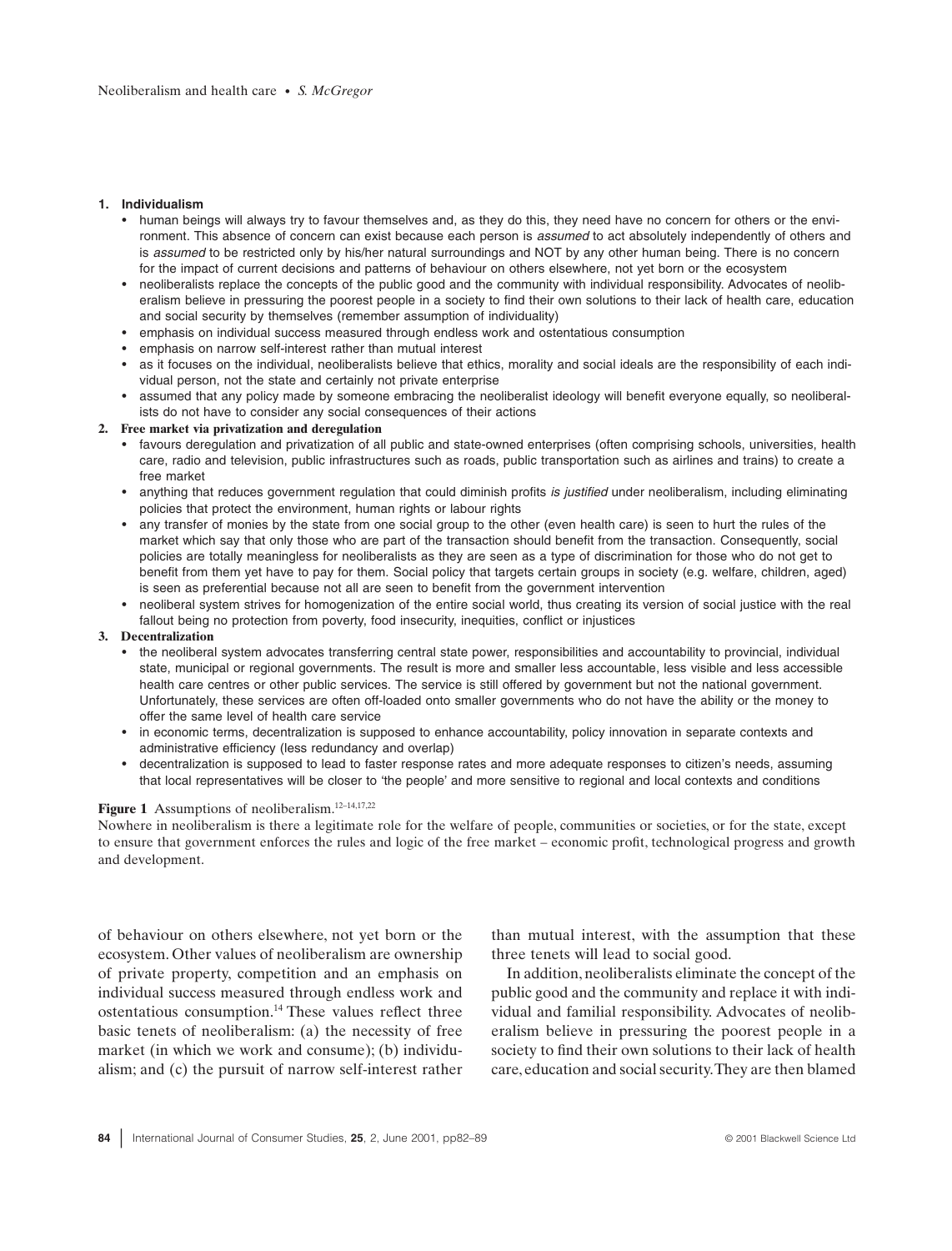and called lazy if they fail.<sup>12,15</sup> Remember that neoliberalism focuses on the individual – it values the person over the group or collective. People embracing the neoliberal ideology truly believe that ethics, morality and social ideals are the responsibility of each individual person, not the state and certainly not private enterprise.13 Also, under neoliberalism, people do not care about the social conditions of production and work (e.g. nurses, care givers, doctors), but they do respect private property and they do get their personal identity through private consumption.16 Many corporations delivering health care live to sell, be damned the social or equity consequences, and feel quite justified in doing so.

Neoliberalists see no need for government to implement policy to ensure fair redistribution of the nation's wealth, thereby narrowing the gap between the haves and have-nots. Any transfer of monies by the state from one social group to the other (e.g. welfare recipients, unemployment or health care benefits) is seen to hurt the rules of the market, which say that only those who are part of the transaction should benefit from the transaction.7 Consequently, social policies (including health care policies) are totally meaningless for neoliberalists as they are seen as a type of discrimination for those who do not get to benefit from them. Neoliberalists assume that all members of society should be treated equally with no preferential treatment, their interpretation of social justice. Social policy that targets certain groups or needs in society (e.g. health care needs) is seen as preferential because only certain people benefit; that is, not all are seen to benefit from the government intervention. Because it is assumed that any policy made by someone embracing the neoliberalist ideology will benefit everyone equally, neoliberalists do not have to consider any social consequences of their actions to privatize or decentralize.<sup>13</sup> Health care policy, one of the building blocks of social policy, is not immune to this line of thinking.

# **Free market via privatization and deregulation**

In order to ensure sustained economic growth, innovation, competition, free trade, respect for contracts and ownership of property, $17$  a major aim of neoliberalists is the deregulation and privatization of all public and state-owned enterprises (often comprising schools, universities, health care, radio and television, public infrastructures such as roads, and public transportation such as airlines and trains). Enterprises run by the government are unacceptable interventions in the economy because the state is seen as part of the economic problem rather than part of the solution. Rather, it is believed that the public sector (government) has to be reduced as far as possible to create a free market. In a free market, all decisions about what to produce, how and using what resources are made by business not by government. Furthermore, consumer spending is believed to advance the well-being of society by stimulating greater economic output.17 What better way to get consumers to spend money on health care than to privatize it and deregulate government's role in the provision of health services? After all, then consumers would be spending their discretionary money on health care in the market place rather than receiving health care from money collected in taxes and siphoned from the free market.This position provides justification for a call for tax cuts to increase discretionary consumer spending on health care in the private markets – let consumers make their own choices.

Deregulation involves (a) removing pieces of law that previously enabled government to deliver a service to the public or (b) reworking laws so that more power is given to the private sector. In the eyes of neoliberalists, markets are far superior to government in the allocation of scarce resources (the underlying principle of economics). They believe that it is time to stop government growth at all costs and switch energies to economic growth. Stymieing government growth is achieved through privatization and deregulation. Privatization involves arranging for a service to be provided for in the competitive marketplace rather than government providing the service using tax dollars. The 'private' in privatization refers to the business sector vs. 'public' which refers to services paid for with money collected from the public in the form of taxes. Anything that reduces government regulation that could diminish profits is justified under neoliberalism, including eliminating policies that protect the environment, human rights or labour rights.12,13 From a neoliberal perspective, the free market regulates itself in order to create social justice (equal treatment for all). This perspective justifies high social and environmental costs of private enterprise activity, actually seeing them as unavoidable and to be expected.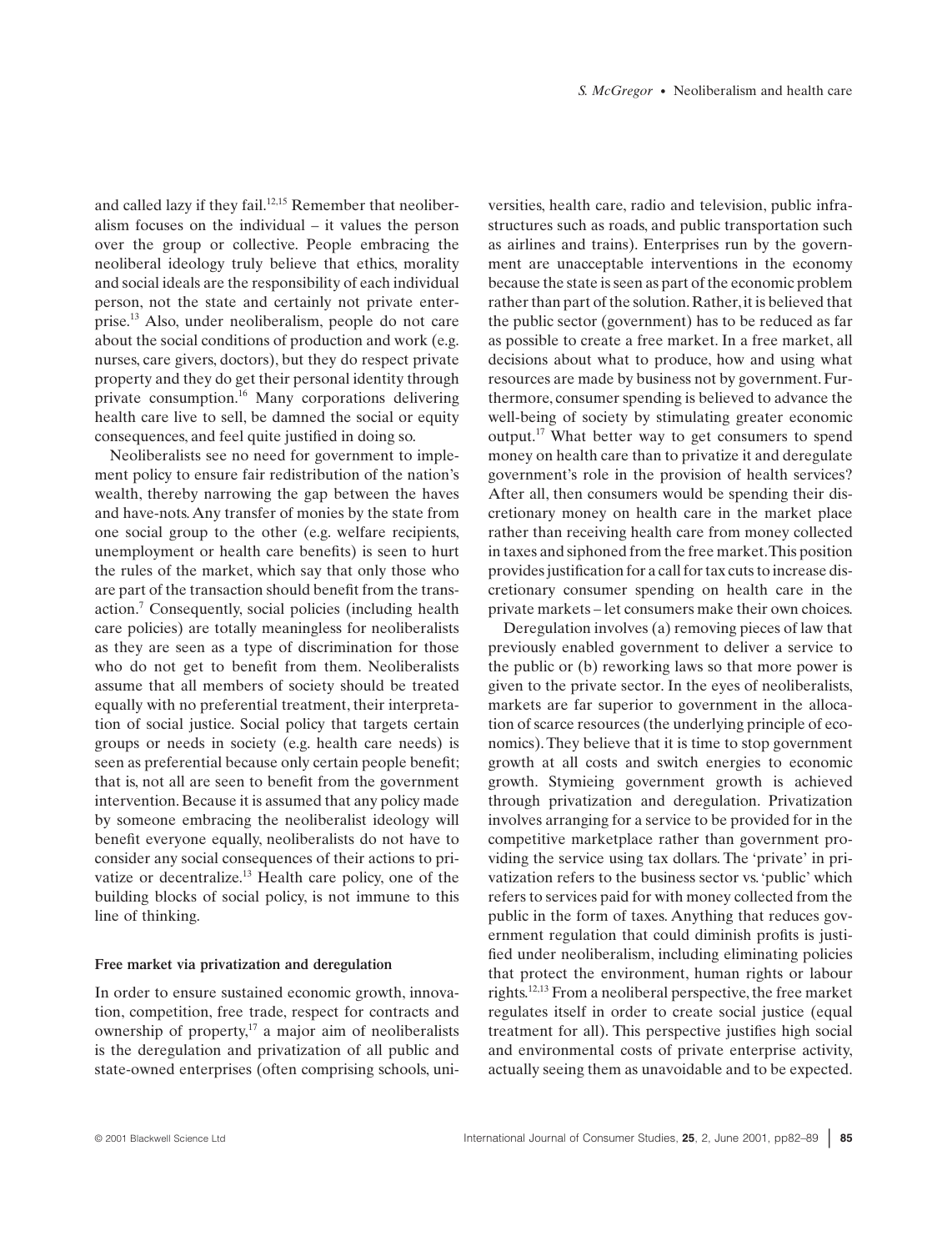Lay-offs, cutbacks, downsizing, etc., are legitimate activities because they increase the chances of profit and a competitive advantage, regardless of workers' rights. These rights can be justifiably sacrificed for the greater good of economic advancement and for profit and wealth accumulation.

Health care policies do not escape this logic. The neoliberal assumption that private ownership of formerly public assets (hospitals, clinics, etc.) generates economic growth is a driving force behind marketoriented health care reform.<sup>18</sup> Neoliberalists fervently believe that private market mechanisms (supply, demand, price) are more efficient than public ones because they generate profit and allow the benefits (choice, quality, accessability) to trickle down to ordinary citizens. The efficiency for society is not a concern for neoliberalists because they adhere to the principle of individualism; that is, all members of society should be treated equally with no preferential treatment. This idea is possible because each person is supposed to be out for themselves (narrow self interest). If they can afford to buy health care, they are worthy of being served because they are contributing to economic growth, rather than holding it back by using public services paid for with money that could be used to reduce the deficit and stimulate innovation and competition in the global economy.15

# **Decentralization**

Hand-in-hand with establishing a free, unfettered market is the principle of decentralization, defined as transfer of power arrangements and accountability systems from one level of government to another.<sup>19</sup> In principle,decentralization is supposed to:(a) bring about a more rational and unified health service that caters to local preferences; (b) improve implementation of health programmes; (c) decrease duplication of services; (d) reduce inequalities between different target audiences; (e) contain costs as a result of streamlining; (f) increase community involvement in health care;(g) improve integration of health care activities between public and private agencies; and (h) improve coordination of health care services. In essence, decentralization is supposed to improve equity, efficiency, accountability and quality of health care.<sup>19</sup> In economic terms, decentralization is supposed to enhance accountability, policy innovation in local contexts and administrative efficiency (less redundancy and overlap). Decentralization is supposed to lead to faster response rates and more adequate responses to citizens' needs, assuming that local representatives will be closer to 'the people' and more sensitive to regional and local contexts and conditions.<sup>3,18</sup>

Although the neoliberal system advocates transferring central state power, responsibilities and accountability to provincial, state, municipal or regional governments, the World Bank<sup>19</sup> concedes that there is little evidence that decentralization in health care actually works. For instance, devolving central government responsibilities for health care to local levels leads to more and smaller less accountable, less visible and less accessible health care centres. These services are often off-loaded onto smaller governments that do not have the ability or the money to offer the same level of health care service.3,18 The freedom to adapt to local conditions (one reason to decentralize) is often compromised owing to lack of central funding and lack of personnel because of cost-saving cutbacks.

Neoliberalists will argue that the market is the ultimate form of decentralization, in that the consumer can acquire a tailored product from a choice of suppliers. If governments have ongoing problems with ensuring that health care services are provided and with actual delivery of those services, consumers may get so fed up with the decentralized system that they feel justified in turning to the private sector.<sup>11</sup> Because of decentralization, the health care system may be so inaccessible, undependable and inefficient that people feel they are making a good consumer choice by buying health services in the marketplace. This market choice leads to fewer people seeing themselves as citizens who have a right to health care paid for from tax dollars. Then, the survival of the fittest principle sets in $^{20}$  and people no longer feel it their responsibility to lobby for health care for everyone. As a result of decentralization, the principle of universality is then compromised to the neoliberal principles of individualism and privatization.

The eventual result is a health care system that is seen as a market with supply, demand and competition that is thought to enhance the quantity and quality of health care services while lowering the prices for those who can afford them. In fact, a logical progression is the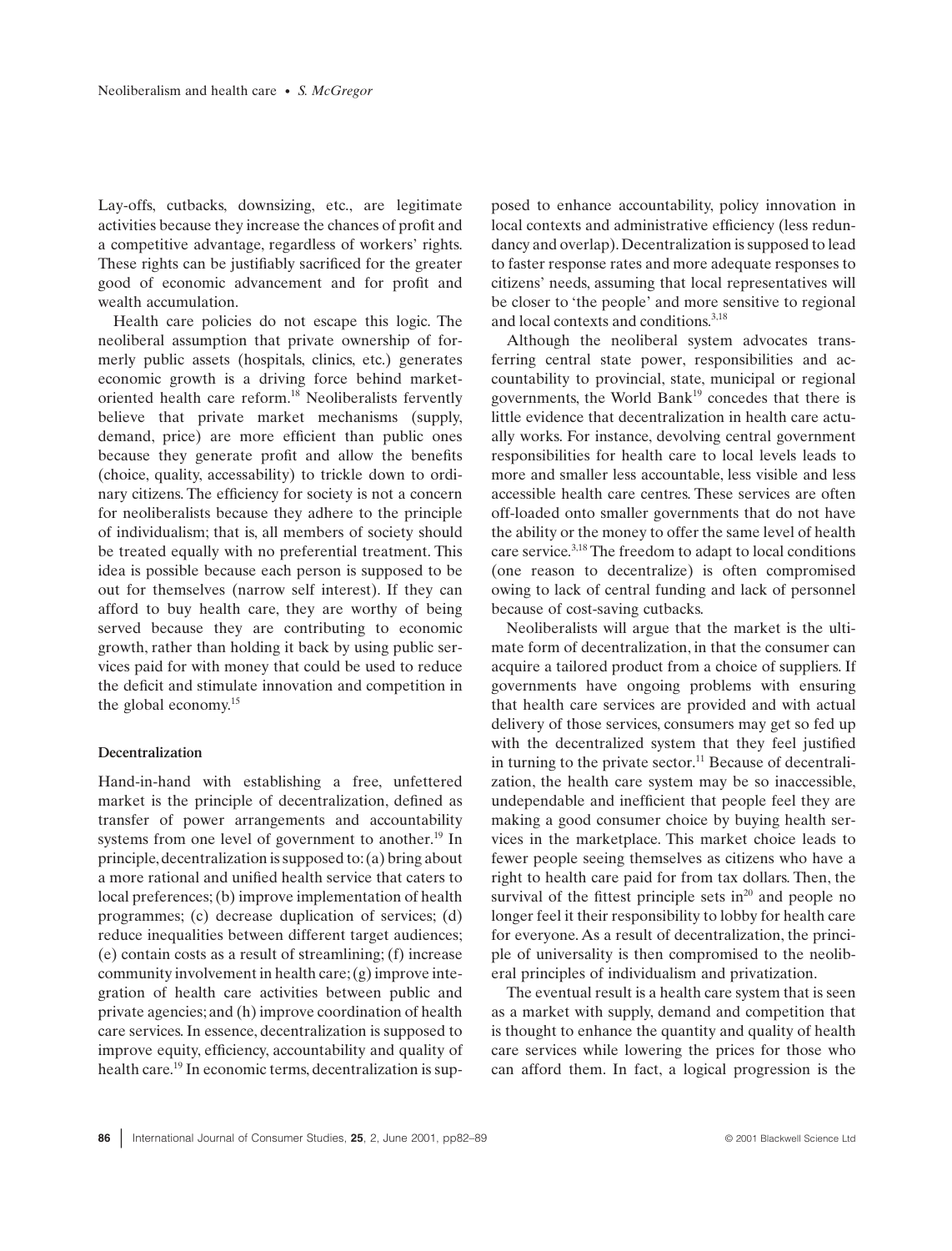acceptance of competition between the decentralized public system and the growing private health care providers that, according to neoliberal logic, enhances consumer choice for those who are purchasers of health care.15 A private health care market emerges wherein there is as much health care as desired for those who can afford to pay for it. This is a sound neoliberal principle, regardless of how warped it may seem to those opposed to neoliberalism. Archer<sup>21</sup> notes that the neoliberal mind set forces the majority of citizens to define their interests as narrowly as possible, setting them up for a false sense of well-being.

Even more ironic is that neoliberalists argue that consumers are participating and are being responsible for their health if they choose to consume private health care. Advocates push for decentralization because it is supposed to ensure a chance for citizen participation in the health care system at the ground level. Their logic accepts purchases in the private market as evidence of citizen participation at the ground level because the citizen is reduced to being a consumer – people are free to decide whether to spend their money on health care or some other category in their budget.15 This is a convoluted perception of the right to consumer choice vs. the right to a voice in the policy process.

# **Summary**

This paper has shown that holding economic markets up as the ideal model on which to structure society does not bode well for consumers and health care. Governments have been pursuing policies that increase the profitability of the corporate sector rather than reinvesting in people and communities. Public services (e.g. health care) are seen merely as products to be sold that the private sector can deliver better. Citizens are consumers who should have the choice to buy the best health products they can afford. Individuals, not governments, communities or families, are the defining unit of society. And, from a neoliberal mind set, this position makes complete sense – the logic is clean and irrefutable. There is no place for government if business can do it better. White<sup>22</sup> clearly explains, from a neoliberal perspective, that governing the social (including health care) is too expensive; instead, we should make citizens participate in their own discipline. If they do not

develop the 'appropriate' character traits to be responsible for themselves, neoliberalists see them as failures who should not benefit from health care policies. At the macro level, using the argument of self discipline, national neoliberal health care policies are seen to perform a necessary *disciplinary function* for the exigencies of the globalized economy. The neoliberal *social* agenda and accompanying *political* decisions are seen, by those embracing neoliberalism, as the necessary, but unfortunate, counterweight to the inevitable globalization of production, distribution and exchange (*economic* system).3

Also, neoliberalists believe that social solidarity (gained through a welfare state) should be replaced with a concern for competition, accountability and consumer demand in the marketplace. The social citizen should be replaced with the consumer citizen. Instead of the state providing health care, consumers are expected to purchase it in the marketplace (privatization). Instead of being collectively entitled to health care because one is a citizen of a nation state, neoliberalists assume that only those who can afford to buy health care can have it. Neoliberalists assume that one cannot be a full citizen unless one has buying power in the marketplace. Those who cannot purchase health care are marginalised and are not part of social solidarity. Neoliberalists encourage individual choice at the expense of social responsibilities to others and nature. They arrange for the public health care system to become so inaccessible, undependable and inefficient that people feel they are making a good consumer choice by buying services in the marketplace.

# **Discussion and recommendations**

Consumer affairs professionals who ignore the pervasiveness and insidiousness of the neoliberal mind set do so at the peril of individual and family welfare, especially their health. The neoliberal system has so many obvious weaknesses that even its defenders worry that the current round of health care reforms have gone too far.<sup>19,22,23</sup> In order to contribute to this dialogue, 'we must endeavour to broaden the analysis of medicare debates to include their crucial relationship to the neoliberal pressures'3 (p.181). The first step along this journey is to increase one's awareness of the logic behind govern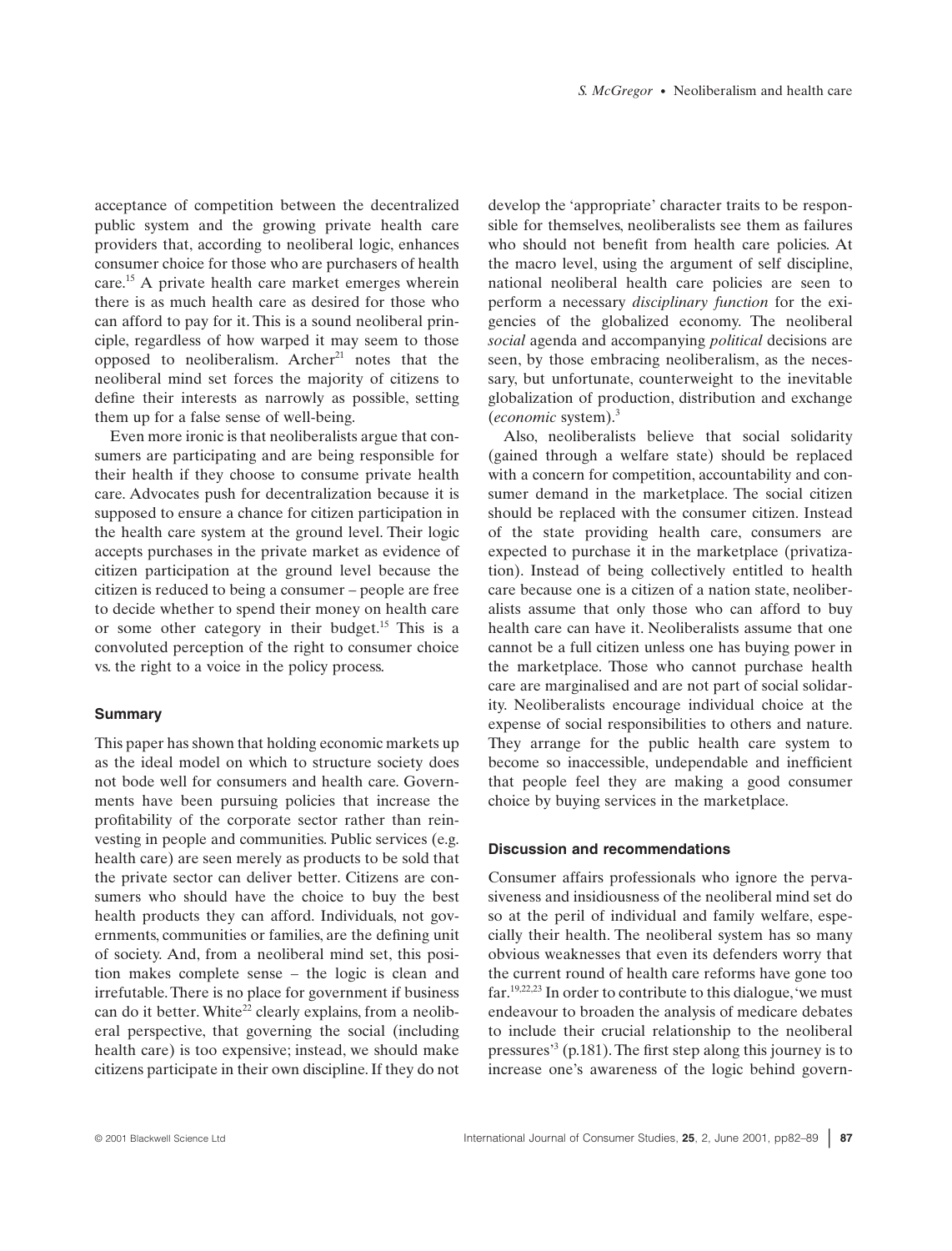ment policies shaping health care reform. To that end, this paper discussed the principles shaping the neoliberal mind set so that we can better counter the loud voices of those advocating for health care reform based on individualism in a free market, privatization and decentralization of government activities.

A counterpoint is that government has a social responsibility to the health care system based on the principle of collective responsibility. Living in an urban, industrial society has certain costs attached to it that should be shared by all living in that society.<sup>24</sup> When surveyed, people say they want a publically funded health care system, but public servants are being swayed by the neoliberal rhetoric that governments have to support economic growth at the expense of human growth and security if the nation wants to stay competitive in the global economy – cuts are seen as an unfortunate but necessary sacrifice. Hopefully, this paper has provided some insights into what is shaping this rhetoric, leading to an informed critique and alternative approach to health care policies around the world.

In shaping the discourse of health care policy we must: keep society from becoming an economy; $^{25}$  place the rights of people before the rights of capital; $^{26}$  serve the interests of social groups rather than transnational corporations and global capitalists; keep the definition of citizen a social one rather than an economic one;<sup>18</sup> promote collective, public well-being as well as private and corporate well-being; $17$  perceive humans as caring people rather than just consumers; respect citizenship rights as well as consumer rights and not confuse them; restore the public service ethos rather than support the private sector ethos; call for a caring, civil society to balance the profit-driven private and public sectors; and look for alternatives rather than assume that neoliberalism and globalization are inevitable.<sup>27</sup> Fighting neoliberalism will take political will and we have an ethical responsibility to influence that will for the benefit of consumer welfare and citizen well-being.

To close, here is a quote from the recent alternative Canadian federal budget that sets out what an alternative health care policy would look like based on a people-first philosophy rather than neoliberalism. 'There must be an integrated system in the public sector, governed by federal criteria, with community input and control – a system that is responsive to special needs.... Such a health care system would provide a broad spectrum of primary health, social and related services available in one location in each community; cooperative multidisciplinary teams to deliver care; an emphasis on prevention, health promotion, educational services and community development; and salaried remuneration of health care professionals. Hospital staff will be trained and maintained at adequate levels to meet the needs of patients with higher levels of acuity, while community based care givers will have access to education and skill development to meet the needs of their patients'28 (p. 171).

Programme spending has been constrained, frozen or reduced in health care because of adherence to neoliberalism rhetoric and principles. Global pressures have been used as an excuse to cut health care spending and privatize health care service delivery. Lack of an adequate government presence in the health care sector means it cannot temper the effects of market forces on health and social welfare.<sup>9</sup> It is time to reverse the trend to focus on the neoliberal metaphor of the consumer in the marketplace and replace it with the goal of democratic citizenship and a caring society.<sup>9</sup> Cuts to, and dehumanization of, health care are not necessary and are avoidable. Equity, efficiency, quality, representation and accountability can be achieved without compromising the health of an entire nation and future generations. Health care needs to be restored to a level that achieves social justice and protects and enhances human life and dignity.5 Broadening our analysis of health care reform by understanding and challenging the neoliberal mind set is a first step towards humanizing health care policy.

#### **References**

- 1. Donelan, K., Blendon, R.J., Schoen, C., David, K. & Binns, K. (1999) The cost of health system change: public discontent in five nations. *Health Affairs*, **18** (3), 206–216.
- 2. Terris, M. (1999) The neoliberal triad of anti-health reforms: government budget cutting, deregulation and privatization. *Journal of Public Health Policy*, **20** (2), 149–167.
- 3. Harden, J.D. (2000) Making the links: neoliberalism, medicare and local control in the age of globalization. In *Citizens or Consumers? Social Policy in a Market Society* (Ed. by Dave Broad & Wayne Antony), pp. 169–183. Fernwood Publications, Halifax NS.